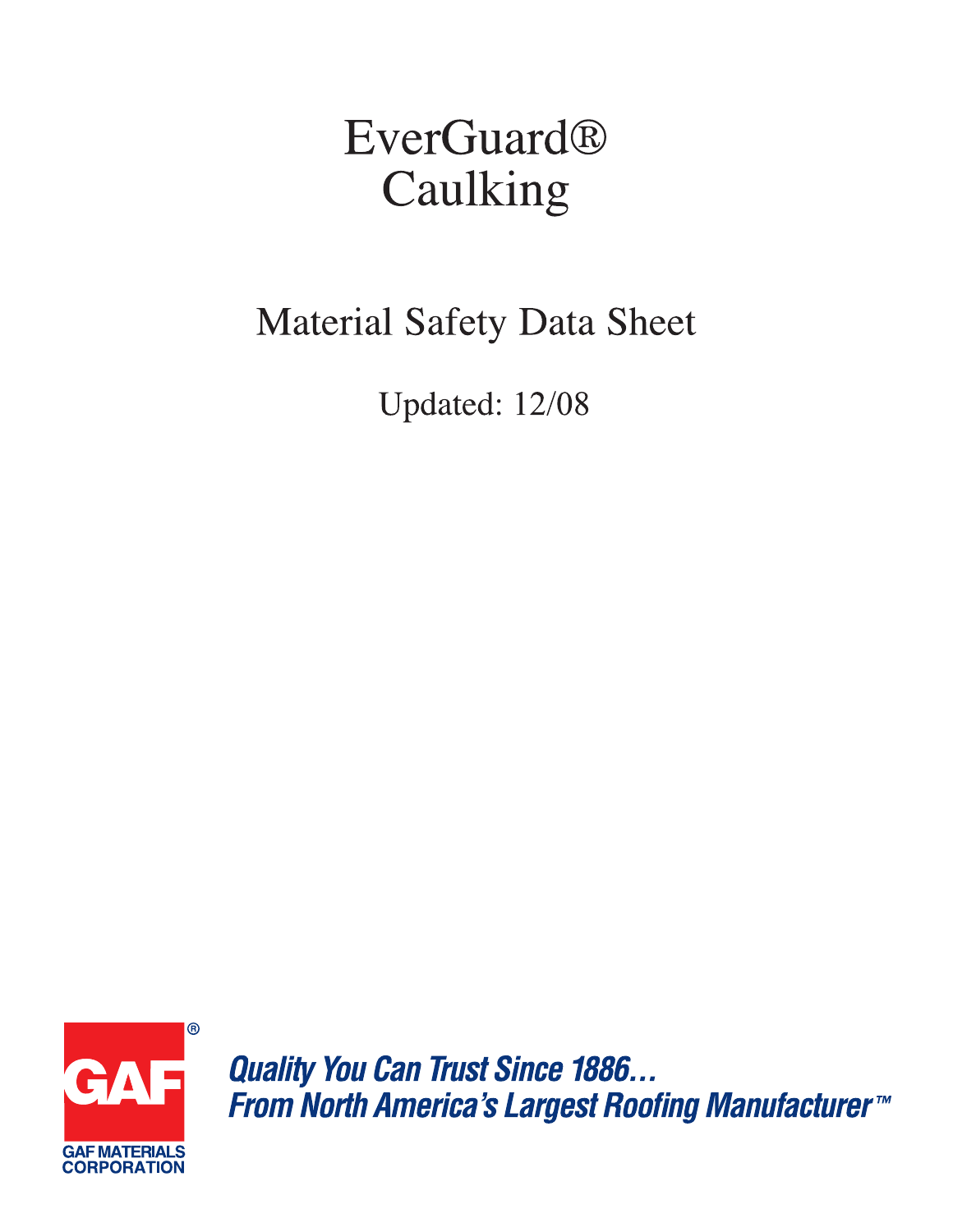

# **SECTION 1: PRODUCT AND COMPANY INFORMATION**

| <b>PRODUCT NAME:</b>                                 | GAF 7631M Everguard® Caulking    |
|------------------------------------------------------|----------------------------------|
| <b>TRADE NAME:</b>                                   | Everguard <sup>®</sup> Caulking  |
| <b>CHEMICAL NAME /</b><br><b>SYNONYM:</b>            | N/A                              |
| <b>CHEMICAL FAMILY:</b>                              | N/A                              |
| <b>MANUFACTURER:</b>                                 | <b>GAF Materials Corporation</b> |
| <b>ADDRESS:</b>                                      | 1361 Alps Road, Wayne, NJ 07470  |
| <b>24-HOUR EMERGENCY</b><br><b>PHONE (CHEMTREC):</b> | $800 - 424 - 9300$               |
| <b>INFORMATION ONLY:</b>                             | $800 - 766 - 3411$               |
| <b>PREPARED BY:</b>                                  | Corporate EHS                    |
| <b>APPROVED BY:</b>                                  | Corporate EHS                    |

**NFPA Hazard Rating** 

**HMIS Hazard Rating** 

| <b>Health</b><br><b>Flammable</b> | 3         | <b>Health</b><br><b>Flammable</b> | w  |
|-----------------------------------|-----------|-----------------------------------|----|
| <b>Reactive</b>                   |           | <b>Reactive</b>                   |    |
| <b>Special Hazards</b>            | ۰         | <b>Personal Protection</b>        |    |
| <b>OSHA HAZARDOUS:</b>            | Yes.<br>X |                                   | No |

# **SECTION 2: COMPOSITION/INFORMATION ON INGREDIENTS**

|                                    |            |           |                    |                       | <b>OCCUPATIONAL EXPOSURE LIMITS</b>             |  |
|------------------------------------|------------|-----------|--------------------|-----------------------|-------------------------------------------------|--|
| <b>CHEMICAL NAME</b>               | CAS#       | % (BY WT) | <b>OSHA</b>        | <b>ACGIH</b>          | <b>OTHER</b>                                    |  |
| Petroleum Hydro-<br>Carbon Mixture | 8032-32-4  | N/A       | NE.                | 300ppm                | <b>REL: 350</b><br>mg/m3                        |  |
| <b>Titanium Dioxide</b>            | 13463-67-7 | N/A       | 15 mg/m $3-$ total | $10$ mg/m $3 -$ total | <b>REL:</b> lowest<br>feasible<br>concentration |  |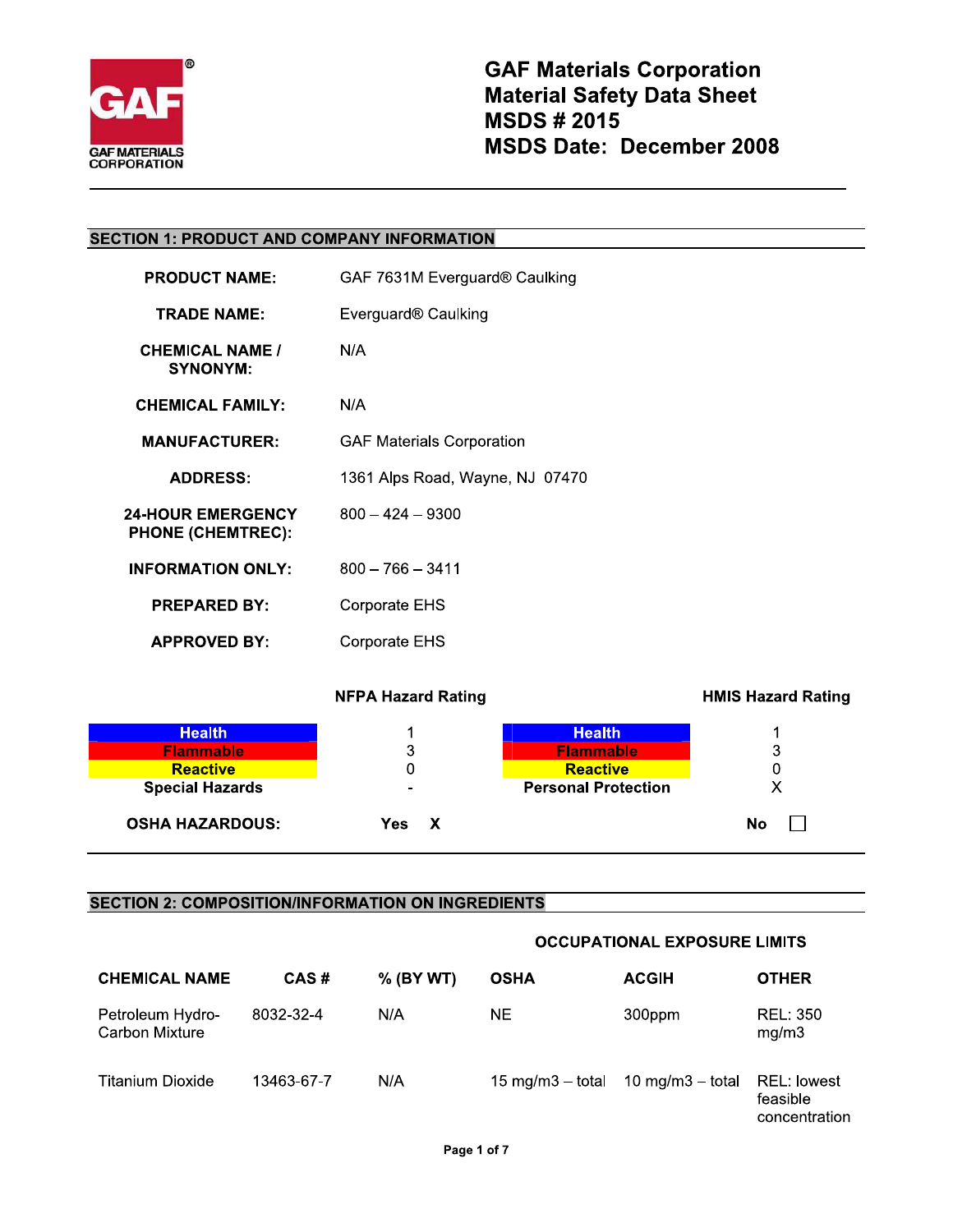# **OCCUPATIONAL EXPOSURE LIMITS**

| <b>CHEMICAL NAME</b> | CAS#       | % (BY WT) | <b>OSHA</b>                              | <b>ACGIH</b>        | <b>OTHER</b>                                 |
|----------------------|------------|-----------|------------------------------------------|---------------------|----------------------------------------------|
| Talc                 | 14807-96-6 | N/A       | 20 mppcf<br>(containing <1%<br>Quartz)   | 2 mg/m <sup>3</sup> | REL:<br>2 mg/m $3 -$<br>resp.                |
| Crystalline Silica   | 14808-60-7 | N/A       | 10 mg/m $3 /$ (%<br>$SiO2 + 2$ ) – resp. | $0.025$ mg/m3       | REL:<br>$0.05 \,\mathrm{mg/m3}$<br>$-$ resp. |

# **NE = Not Established**

| <b>SECTION 3: HAZARDS IDENTIFICATION</b> |                                                                                                                                                                                                                                                                                                                                                                                         |
|------------------------------------------|-----------------------------------------------------------------------------------------------------------------------------------------------------------------------------------------------------------------------------------------------------------------------------------------------------------------------------------------------------------------------------------------|
| <b>PRIMARY ROUTE OF EXPOSURE:</b>        | Skin, eyes and inhalation.                                                                                                                                                                                                                                                                                                                                                              |
| <b>SIGNS &amp; SYMPTOMS OF EXPOSURE</b>  |                                                                                                                                                                                                                                                                                                                                                                                         |
| <b>EYES:</b>                             | May cause eye irritation.                                                                                                                                                                                                                                                                                                                                                               |
| SKIN:                                    | May cause defatting and irritation of the skin.                                                                                                                                                                                                                                                                                                                                         |
| <b>INGESTION:</b>                        | Can cause gastrointestinal irritation, nausea, and vomiting.<br>Aspiration of material into lung may cause chemical pneumonitis<br>which can be fatal.                                                                                                                                                                                                                                  |
| <b>INHALATION:</b>                       | May cause nose or throat irritation. High concentrations may cause<br>acute central nervous system depression characterized by<br>headaches, dizziness, nausea and confusion.                                                                                                                                                                                                           |
| <b>ACUTE HEALTH HAZARDS:</b>             | See above.                                                                                                                                                                                                                                                                                                                                                                              |
| <b>CHRONIC HEALTH HAZARDS:</b>           | Repeated and prolonged occupational overexposure to crystalline<br>silica may cause silicosis, a progressively disabling lung disease.<br>Preexisting respiratory conditions may be aggravated by exposure<br>to crystalline silica.                                                                                                                                                    |
| <b>CARCINOGENICITY:</b>                  | Titanium dioxide IS NOT listed as a potential carcinogen by the<br>National Toxicology Program, the International Agency for<br>Research on Cancer, OSHA, or A.C.G.I.H.<br>The International Agency for Research on Cancer considers<br>crystalline silica to have limited evidence of carcinogenicity in<br>humans and sufficient evidence in experimental animals (IARC<br>Group 2A). |

# **SECTION 4: FIRST AID MEASURES**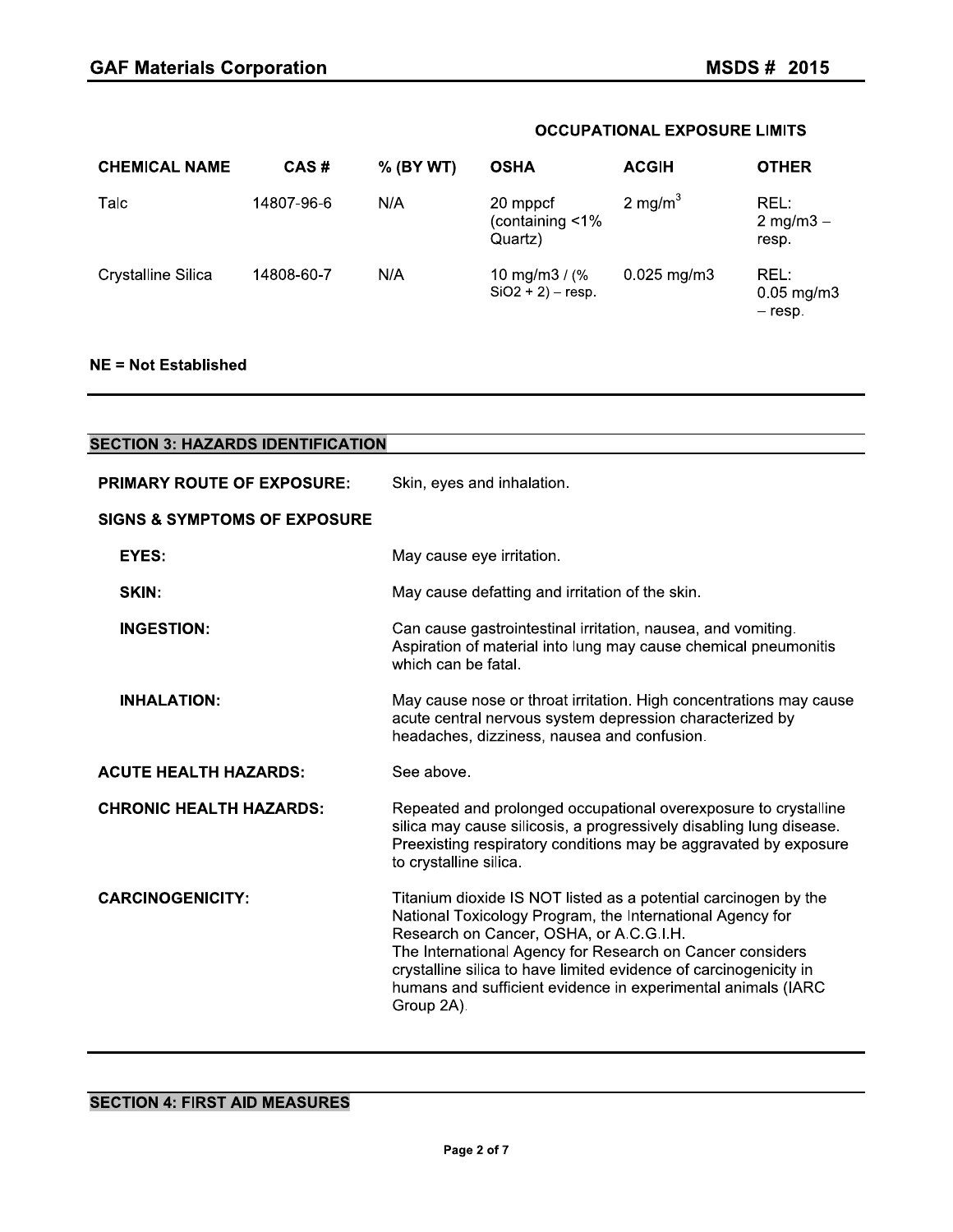#### FIRST AID PROCEDURES

| <b>GAF Materials Corporation</b>                             | <b>MSDS# 2015</b>                                                                                                                                                                  |
|--------------------------------------------------------------|------------------------------------------------------------------------------------------------------------------------------------------------------------------------------------|
|                                                              |                                                                                                                                                                                    |
| <b>FIRST AID PROCEDURES</b>                                  |                                                                                                                                                                                    |
| EYES:                                                        | Flush with large amounts of water, lifting upper and lower lids<br>occasionally. Continue for at least 15 minutes. Get medical attention<br>immediately.                           |
| SKIN:                                                        | Remove contaminated clothing. Wash affected area with soap and<br>water. Obtain medical attention if irritation persists.                                                          |
| <b>INHALATION:</b>                                           | Remove to fresh air immediately. If breathing has stopped, give artificial<br>respiration. Keep warm and quiet. Get medical attention immediately.                                 |
| <b>INGESTION:</b>                                            | If swallowed do not induce vomiting. (Never give anything by mouth to<br>an unconscious person). Call Poison Control Center, Hospital<br>Emergency Room, or Physician immediately. |
| <b>NOTES TO PHYSICIANS OR</b><br><b>FIRST AID PROVIDERS:</b> | Any treatment that might be required for overexposure should be<br>directed at the control of symptoms and the clinical conditions.                                                |

#### SECTION 5: FIRE FIGHTING PROCEDURES

| <b>FIRST AID PROVIDERS:</b>                            | a baan on a ander might bond gan bandi or or oxpobal o on<br>directed at the control of symptoms and the clinical conditions.                                                                                                    |  |  |
|--------------------------------------------------------|----------------------------------------------------------------------------------------------------------------------------------------------------------------------------------------------------------------------------------|--|--|
|                                                        |                                                                                                                                                                                                                                  |  |  |
| <b>SECTION 5: FIRE FIGHTING PROCEDURES</b>             |                                                                                                                                                                                                                                  |  |  |
| <b>SUITABLE EXTINGUISHING MEDIA:</b>                   | FLAMMABLE LIQUID - CLASS IC<br>Use NFPA Class B Fire extinguishers (carbon dioxide, all<br>purpose dry chemical or alcohol foam) designed to extinguish<br>flammable liquid fires. Polymer foam is preferred for large<br>fires. |  |  |
| <b>HAZARDOUS COMBUSTION</b><br><b>PRODUCTS:</b>        | During emergency conditions, overexposure to<br>decomposition products may cause a health hazard.<br>Symptoms may not be immediately apparent. Obtain<br>medical attention.<br><b>WARNING! FLAMMABLE.</b>                        |  |  |
| <b>RECOMMENDED FIRE FIGHTING</b><br><b>PROCEDURES:</b> | SCBA and bunker gear.                                                                                                                                                                                                            |  |  |
| UNUSUAL FIRE & EXPLOSION<br><b>HAZARDS:</b>            | Water may be ineffective, but may be used to cool exposed<br>containers to prevent pressure build-up and possible auto-<br>ignition or explosion when exposed to extreme heat. If water is<br>used, fog nozzles are preferable.  |  |  |

#### SECTION 6: ACCIDENTAL RELEASE MEASURES

ACCIDENTAL RELEASE MEASURES: Refer to Section 8 and don respirators, eye, hand, and body protection appropriate for the size of the spill and the exposures encountered. Keep spectators away. Eliminate all ignition sources (flames, hot surfaces, and sources of electrical, static or frictional sparks). Dike and contain spill with inert material (e.g. sand,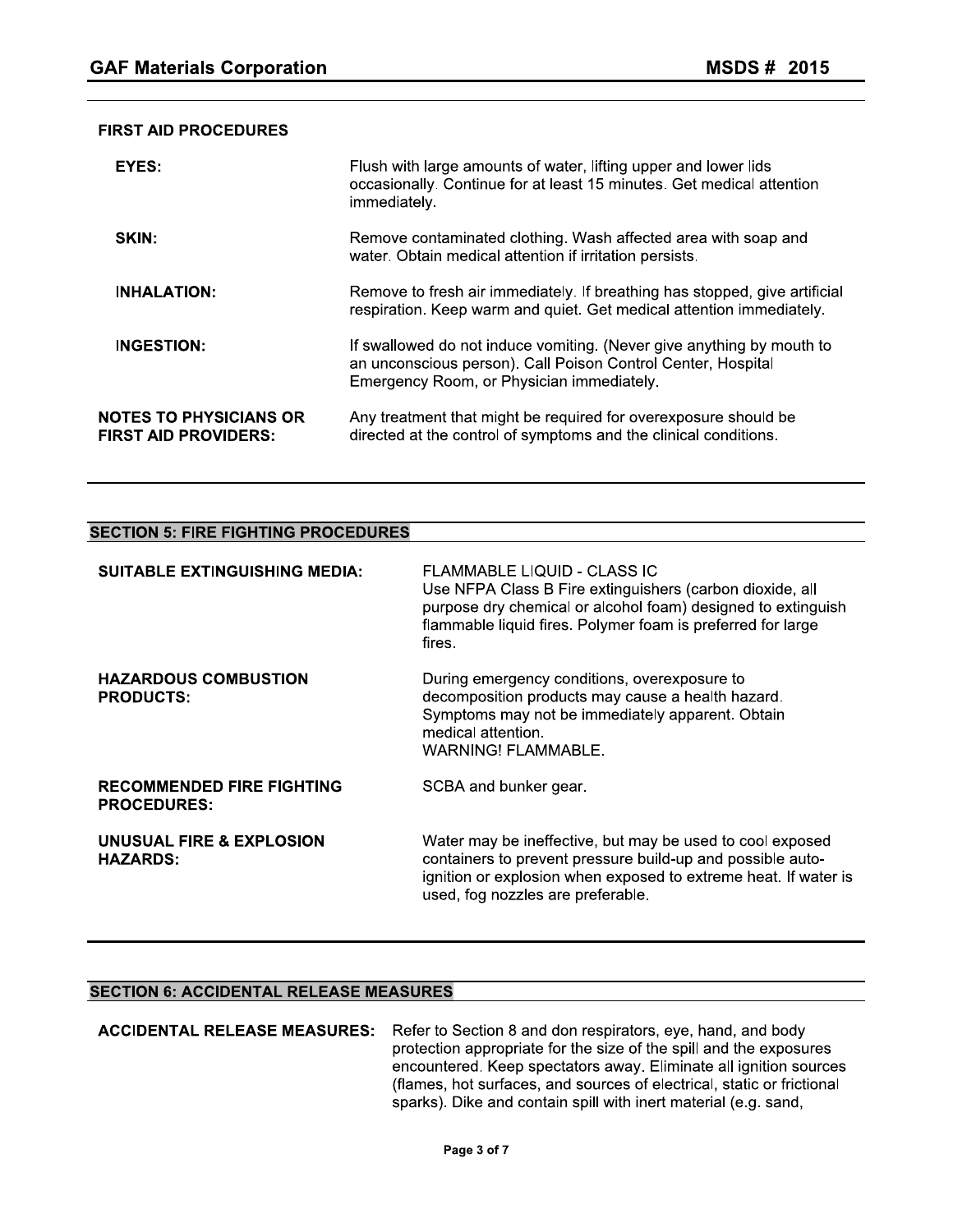MSDS # 2015<br>
earth). Transfer liquids to covered metal containers for recovery or<br>
disposal, or remove with inert absorbent. Use only non-sparking<br>
tools. Place absorbent diking materials in covered metal<br>
containers for d

# SECTION 7: HANDLING AND STORAGE

|                                                         | 0, and groundmatch mini opinod matonal or acca abourb<br>RCRA D001.                                                                                                                                                                                                                                                                                                     |
|---------------------------------------------------------|-------------------------------------------------------------------------------------------------------------------------------------------------------------------------------------------------------------------------------------------------------------------------------------------------------------------------------------------------------------------------|
|                                                         |                                                                                                                                                                                                                                                                                                                                                                         |
| <b>SECTION 7: HANDLING AND STORAGE</b>                  |                                                                                                                                                                                                                                                                                                                                                                         |
| <b>HANDLING AND STORAGE:</b>                            | Do not store above 115 °F (46 °C) store large quantities in<br>compliance with OSHA 29CFR1910.106.                                                                                                                                                                                                                                                                      |
| <b>OTHER PRECAUTIONS:</b>                               | Do not take internally. Close container after each use. Avoid<br>skin contact. Do not breathe sanding dust. Empty containers<br>must not be washed and re-used for any purpose. Containers<br>should be grounded and bonded to the receiving container. Do<br>not weld, braze or cut on empty container. Never use pressure<br>to empty. Drum is not a pressure vessel. |
| <b>SECTION 8: EXPOSURE CONTROLS/PERSONAL PROTECTION</b> |                                                                                                                                                                                                                                                                                                                                                                         |
| <b>ENGINEERING CONTROLS /</b><br><b>VENTILATION:</b>    | Use appropriate general and or local ventilation.                                                                                                                                                                                                                                                                                                                       |

# SECTION 8: EXPOSURE CONTROLS/PERSONAL PROTECTION

| <b>SECTION 8: EXPOSURE CONTROLS/PERSONAL PROTECTION</b> |                                                                                                                                                                                                                                                                                                                                                                                                                                                                                                                                                                                                                                                                                                                                                                                                                                                                                                        |
|---------------------------------------------------------|--------------------------------------------------------------------------------------------------------------------------------------------------------------------------------------------------------------------------------------------------------------------------------------------------------------------------------------------------------------------------------------------------------------------------------------------------------------------------------------------------------------------------------------------------------------------------------------------------------------------------------------------------------------------------------------------------------------------------------------------------------------------------------------------------------------------------------------------------------------------------------------------------------|
| <b>ENGINEERING CONTROLS /</b><br><b>VENTILATION:</b>    | Use appropriate general and or local ventilation.                                                                                                                                                                                                                                                                                                                                                                                                                                                                                                                                                                                                                                                                                                                                                                                                                                                      |
| <b>RESPIRATORY PROTECTION:</b>                          | Proper selection of respiratory protection depends upon many<br>factors including duration/level of exposure and conditions of use.<br>In general exposure to organic chemicals such as those contained<br>in this product may not require the use of respiratory protection if<br>used in well ventilated areas. In restricted ventilation areas a<br>NIOSH approved chemical cartridge respirator may be required.<br>Under certain conditions, such as spraying, a mechanical prefilter<br>may also be required. In confined areas use a NIOSH/ MSHA<br>approved air supplied respirator. If the TLV's listed in Section II are<br>exceeded use a properly fitted NIOSH/MSHA approved respirator<br>with an<br>appropriate protection factor. Refer to OSHA 29 CFR 1910.134<br>"Respiratory Protection", and "Respiratory Protection A Manual And<br>Guideline, American Industrial Hygiene Assoc." |
| <b>EYE PROTECTION:</b>                                  | Wear safety glasses meeting the specifications of ANSI Z87.1<br>where no contact with the eye is anticipated. Chemical safety<br>goggles meeting the specifications of ANSI Z87.1 should be worn<br>whenever there is a possibility of splashing or other contact with the<br>eyes.                                                                                                                                                                                                                                                                                                                                                                                                                                                                                                                                                                                                                    |
| <b>SKIN PROTECTION:</b>                                 | Solvent impermeable gloves are required for immediate or<br>prolonged contact. Refer to glove manufacturer's recommendations<br>and specifications.                                                                                                                                                                                                                                                                                                                                                                                                                                                                                                                                                                                                                                                                                                                                                    |
|                                                         | Page 4 of 7                                                                                                                                                                                                                                                                                                                                                                                                                                                                                                                                                                                                                                                                                                                                                                                                                                                                                            |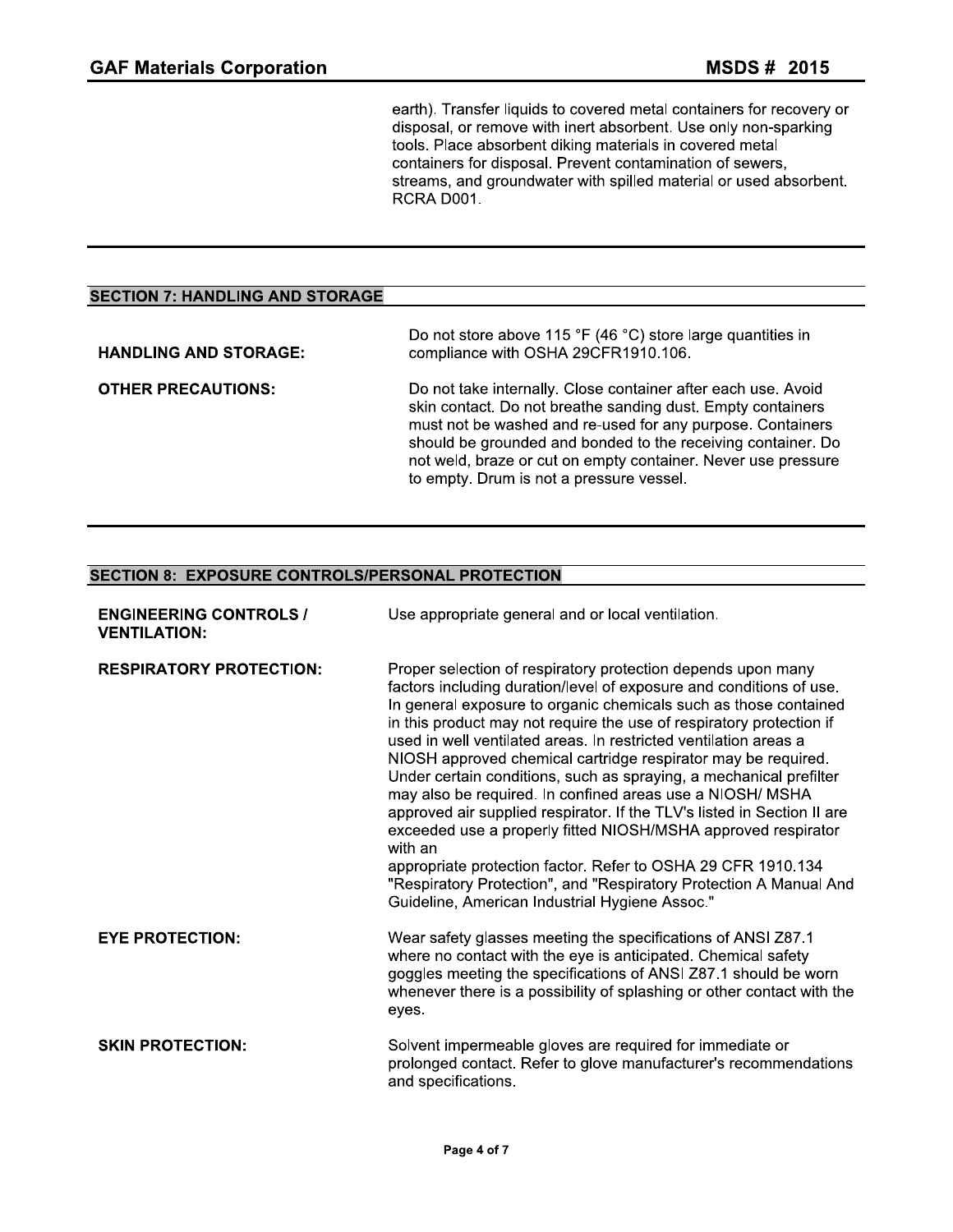| <b>OTHER PROTECTIVE EQUIPMENT:</b> | Eyewash and safety shower |
|------------------------------------|---------------------------|
|                                    |                           |

**WORK HYGIENIC PRACTICES:** Wash after using.

**EXPOSURE GUIDELINES:** Use only in a well ventilated area away from ignition sources.

# **SECTION 9: PHYSICAL AND CHEMICAL PROPERTIES**

| <b>APPEARANCE &amp; ODOR:</b>    | White semi liquid with a solvent odor. |                                 |              |
|----------------------------------|----------------------------------------|---------------------------------|--------------|
| <b>FLASH POINT:</b>              | $<$ 140 $\degree$ F                    | <b>LOWER EXPLOSIVE LIMIT:</b>   | No Data      |
| <b>METHOD USED:</b>              | No Data                                | <b>UPPER EXPLOSIVE LIMIT:</b>   | No Data      |
| <b>EVAPORATION RATE:</b>         | 2.84 lbs/gal                           | <b>BOILING POINT:</b>           | 240 - 285 °F |
| pH (undiluted product):          | No Data                                | <b>MELTING POINT:</b>           | No Data      |
| <b>SOLUBILITY IN WATER:</b>      | No Data                                | <b>SPECIFIC GRAVITY:</b>        | 1.1          |
| <b>VAPOR DENSITY:</b>            | No Data                                | <b>PERCENT VOLATILE:</b>        | 46%          |
| <b>VAPOR PRESSURE:</b>           | No Data                                | <b>MOLECULAR WEIGHT:</b>        | No Data      |
| <b>VOC WITH WATER (LBS/GAL):</b> | 5.28 lbs/gal                           | <b>WITHOUT WATER (LBS/GAL):</b> | No Data      |

# **SECTION 10: STABILITY AND REACTIVITY**

| <b>THERMAL STABILITY:</b>                                 | STABLE X                                                                                                         | UNSTABLE <b>N</b> |
|-----------------------------------------------------------|------------------------------------------------------------------------------------------------------------------|-------------------|
| <b>CONDITIONS TO AVOID (STABILITY):</b>                   | Avoid excessive heat ( $>115$ °F (46 °C) and sources of ignition.                                                |                   |
| <b>INCOMPATIBILITY (MATERIAL TO</b><br>AVOID):            | Strong acids or alkaline materials.                                                                              |                   |
| <b>HAZARDOUS DECOMPOSITION OR BY-</b><br><b>PRODUCTS:</b> | Burning, including when heated by welding or cutting, will<br>produce smoke, carbon monoxide and carbon dioxide. |                   |
| <b>HAZARDOUS POLYMERIZATION:</b>                          | Will not occur.                                                                                                  |                   |

# **SECTION 11: TOXICOLOGICAL INFORMATION**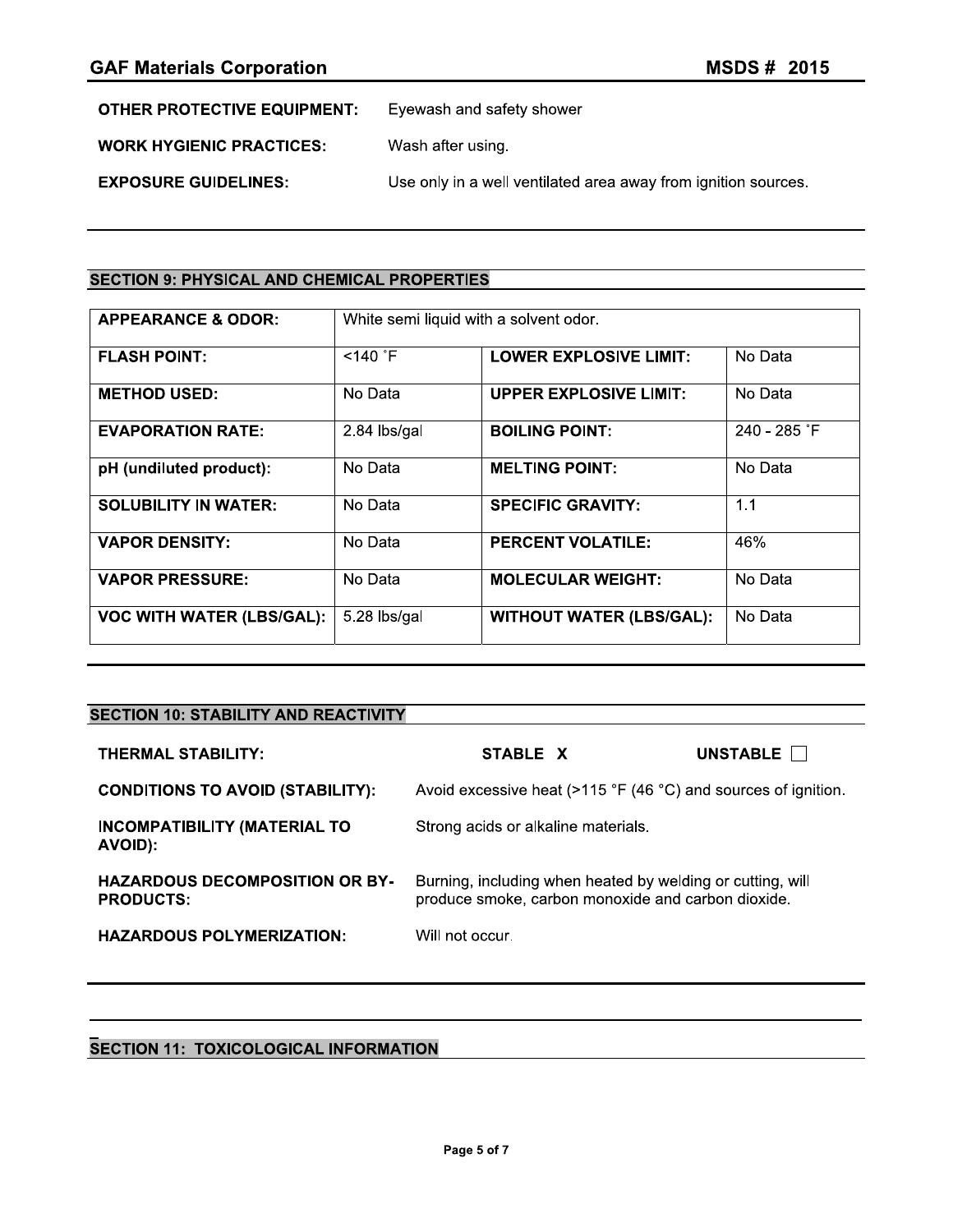**TOXICOLOGICAL** INFORMATION:

#### SECTION 12: ECOLOGICAL INFORMATION

**GAF Materials Corporation**<br>
TOXICOLOGICAL Mo information available.<br>
INFORMATION:<br>
SECTION 12: ECOLOGICAL INFORMATION<br>
ECOLOGICAL INFORMATION: No information available. ECOLOGICAL INFORMATION:

| <b>INFORMATION:</b>                        |                                                                                                                                                                                                                                                                                                                                                                                                                                                                                                                                                                                                  |  |  |  |  |  |
|--------------------------------------------|--------------------------------------------------------------------------------------------------------------------------------------------------------------------------------------------------------------------------------------------------------------------------------------------------------------------------------------------------------------------------------------------------------------------------------------------------------------------------------------------------------------------------------------------------------------------------------------------------|--|--|--|--|--|
|                                            |                                                                                                                                                                                                                                                                                                                                                                                                                                                                                                                                                                                                  |  |  |  |  |  |
|                                            | <b>SECTION 12: ECOLOGICAL INFORMATION</b>                                                                                                                                                                                                                                                                                                                                                                                                                                                                                                                                                        |  |  |  |  |  |
| <b>ECOLOGICAL INFORMATION:</b>             | No information available.                                                                                                                                                                                                                                                                                                                                                                                                                                                                                                                                                                        |  |  |  |  |  |
|                                            |                                                                                                                                                                                                                                                                                                                                                                                                                                                                                                                                                                                                  |  |  |  |  |  |
| <b>SECTION 13: DISPOSAL CONSIDERATIONS</b> |                                                                                                                                                                                                                                                                                                                                                                                                                                                                                                                                                                                                  |  |  |  |  |  |
| <b>WASTE DISPOSAL METHOD:</b>              | This product, as supplied, is regulated as a hazardous waste by the U.S.<br>Environmental Protection Agency (EPA) under Resource Conservation<br>and Recovery Act (RCRA) regulations. If discarded in its purchased<br>form, this product is a RCRA hazardous waste. It is the responsibility of<br>the product user to determine at the time of disposal, whether a material<br>containing the product or residue of the product remains classified a<br>hazardous waste as per 40 CFR 261, Subpart C. State or local<br>regulations may also apply if they differ from the federal regulation. |  |  |  |  |  |
| <b>RCRA HAZARD CLASS:</b>                  | D001, Ignitable Hazardous Waste                                                                                                                                                                                                                                                                                                                                                                                                                                                                                                                                                                  |  |  |  |  |  |

#### SECTION 14: TRANSPORTATION INFORMATION

# U.S. DOT TRANSPORTATION

| <b>ECTION 14: TRANSPORTATION INFORMATION</b> |                              |                                                                          |  |  |  |  |
|----------------------------------------------|------------------------------|--------------------------------------------------------------------------|--|--|--|--|
| <b>U.S. DOT TRANSPORTATION</b>               |                              |                                                                          |  |  |  |  |
|                                              | <b>PROPER SHIPPING NAME:</b> | This product is not classified as a hazardous<br>material for transport. |  |  |  |  |
|                                              | <b>HAZARD CLASS:</b>         | N/A                                                                      |  |  |  |  |
|                                              | <b>ID NUMBER:</b>            | N/A                                                                      |  |  |  |  |
|                                              | <b>PACKING GROUP:</b>        | N/A                                                                      |  |  |  |  |
|                                              | <b>LABEL STATEMENT:</b>      | N/A                                                                      |  |  |  |  |
|                                              | OTHER:                       | N/A                                                                      |  |  |  |  |
|                                              |                              |                                                                          |  |  |  |  |

# SECTION 15: REGULATORY INFORMATION

# U.S. FEDERAL REGULATIONS